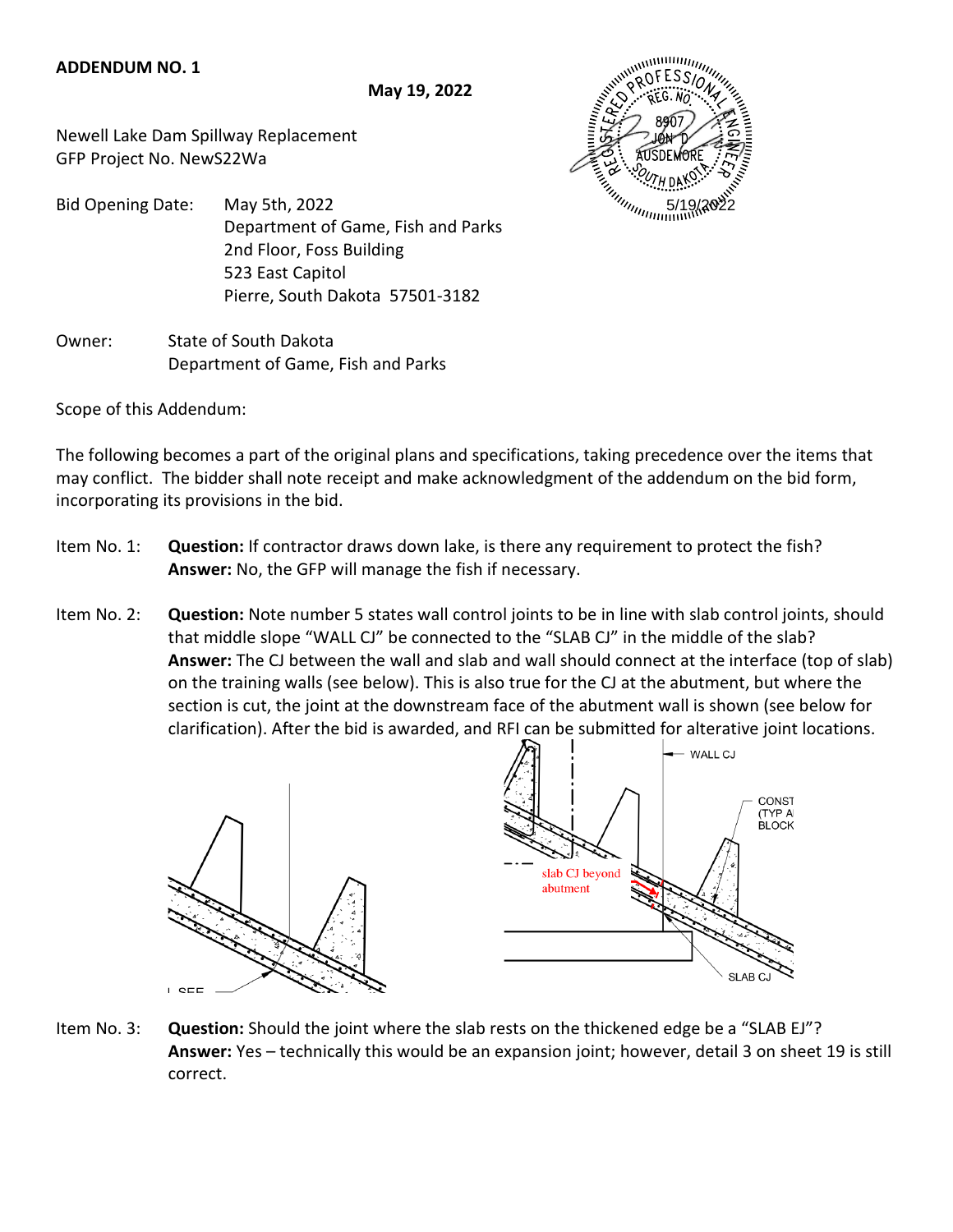Item No. 4: **Question:** Can we break up the thickened edge section and spillway base edge section into two parts, the thickened piece and then the slab piece with waterstop between? Attached is a marked-up version of the plan sheet to help clarify the parts in question. **Answer:** This is acceptable, see below.



- Item No. 5: **Question:** On sheet 13 of 32 looking at detail number 3 Elevation: Downstream Wingwalls Looking Upstream does that whole wingwall face have to placed at one time, or can we split up the spillway base edge with the wingwalls putting a control joint shown in the attachment? **Answer:** Yes – if Construction Joints are used.
- Item No. 6: **Question:** Specs call out for use on Type V Cement in the concrete. Suppliers have provided notification that they are unable to attain Type V Cement and there will be no further production of Type V. Will there be an allowance for another type of cement for the concrete? **Answer:** Yes – There are several options in ACI 318 that meet the requirement for S2 sulfate exposure. This note is referenced in specification 03 30 00 Section 2.01, subsection A of the Newell specifications. These options are as follows:
	- o ASTM C595 Type IP, IS, or IT with (HS) designation
	- o ASTM C1157 HS
	- o ASTM C150 Type I, provided that the cement supplier provides a certified third-party testing report that shows the C3A contents are less than 5%.
- Item No. 7: **Question:** Specs also call out that Limestone Aggregate will not be acceptable. The concern was raised that Limestone Aggregate is what this area has in their various quarries. No availability of granite, quartzite or other type concrete rock. Concerned that the import of acceptable rock will be extremely costly due to fuel costs and such. Will there be reconsideration of allowing limestone aggregate in the concrete mix? **Answer:** Barr will consider limestone aggregate that meets the requirements of South Dakota DOT's specification for fine aggregate and coarse aggregate used in Portland cement. Testing for soundness and ASR shall be provided for the fine aggregate. Testing for soundness, ASR, and LA abrasion shall be provided for the coarse aggregate. Any other testing requirements in the project specifications must also be provided. Any tests required by the South Dakota DOT's specification may be requested by Barr. Please provide these results 30 days prior to the first concrete placement.